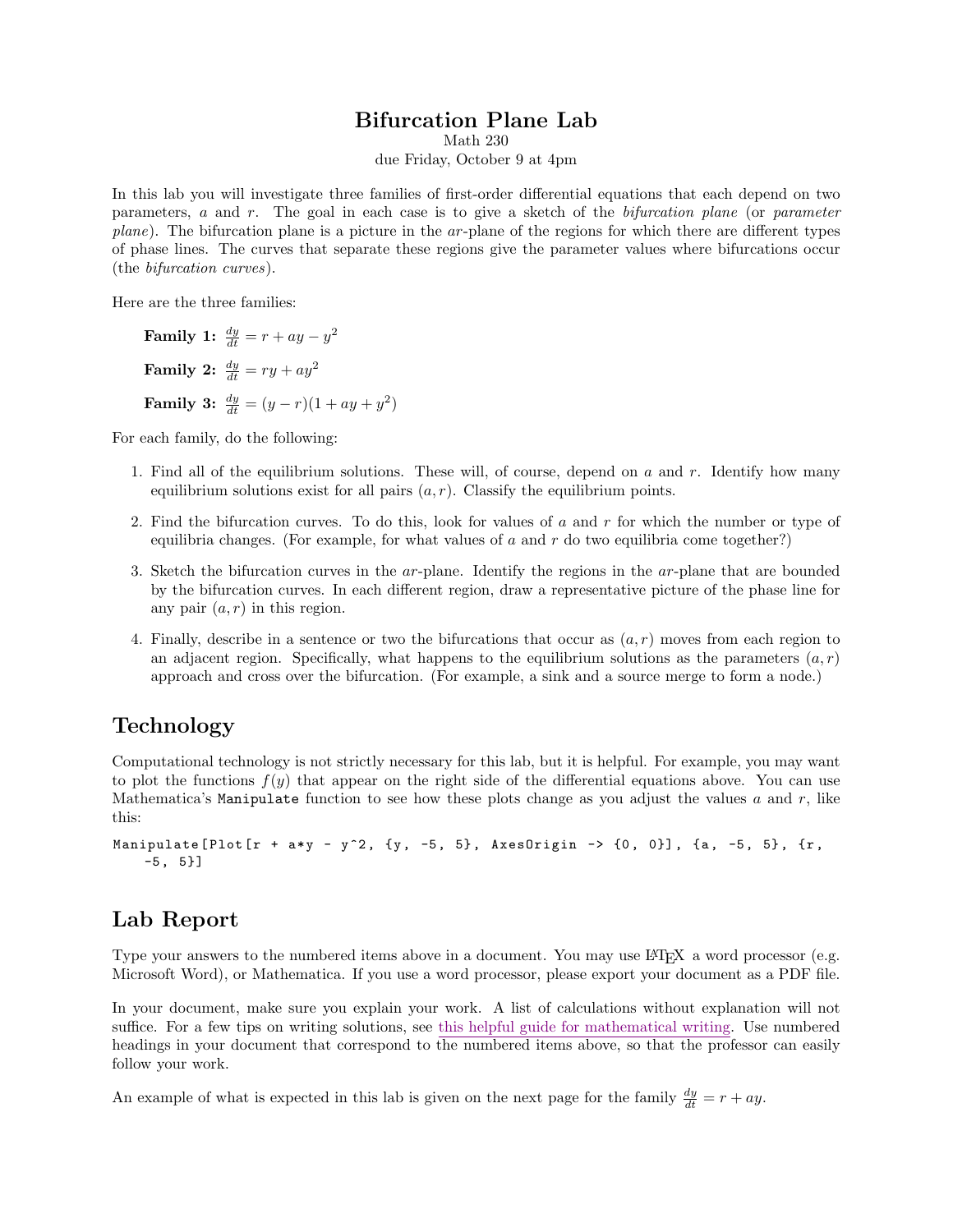## Grading

Your lab report will be graded out of 40 points total. Each family will be graded out of 12 points, as follows:

- Correct identification of the all equilibrium solutions, in terms of a and r. (3 points)
- Correct identification of all bifurcation curves. (3 points)
- Accurate sketch of the bifurcation curves in the ar-plane, with a correct representative phase line in each region bounded by these curves. (3 points)
- Accurate description of each bifurcation. (3 points)

The remaining 4 points will be awarded for clarity and presentation.

- Clarity: Explanations are clear and concise. English sentences are used along with appropriate mathematical details to explain your reasoning. (2 points)
- Presentation: Work is presented in a typed document that is neat, organized, and easy to read. (2) points)

# Example

Here we give the bifurcation plane for  $\frac{dy}{dt} = r + ay$ .

- 1. We first find all equilibrium solutions. In general, the equilibrium solution is  $y = -\frac{r}{a}$ , but we need to be careful not to divide by zero. We find the following three cases:
	- If a is nonzero, then there is only one equilibrium solution, which is  $y = -\frac{r}{a}$ . This equilibrium point is a source if  $a > 0$  and a sink if  $a < 0$ .
	- If  $a = 0$  and r is nonzero, then there is no equilibrium solution.
	- If  $a = r = 0$ , then all points on the phase line are equilibria.
- 2. From the above, we see that the number of equilibrium solutions for  $a = 0$  is different than the number of equilibrium solutions for  $a \neq 0$ . Thus,  $a = 0$  is a bifurcation curve. There are no other bifurcation curves.
- 3. The bifurcation plane, with representative phase lines in each region, is illustrated here: